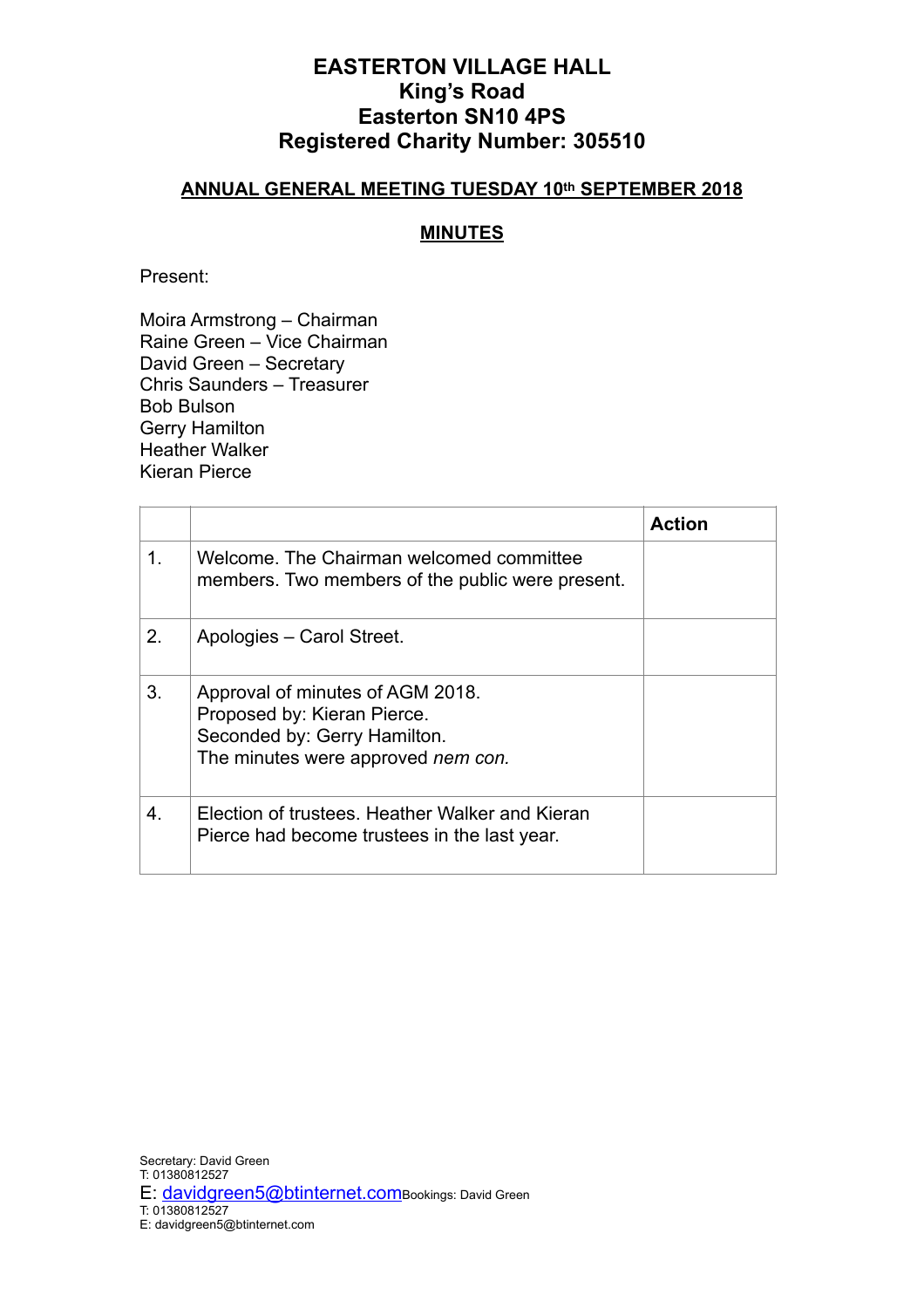# **EASTERTON VILLAGE HALL King's Road Easterton SN10 4PS Registered Charity Number: 305510**

| 5. | Chairman's report. The Chairman reiterated her<br>welcome and noted the addition of 2 new trustees<br>during the last year. Bob had stepped down as hiring<br>secretary after a number of years. On behalf of the<br>committee, she thanked him for his contribution and<br>noted that he would continue to serve on the<br>committee. She also thanked Chris and David for<br>their fund-raising work.<br>As well as applications to various funding<br>organisations, she noted that we continue to raise<br>funds through pledges, donations and fund-raising<br>events, noting in particular 2 family fun days, a<br>"Mingle and Jingle" with local band Its Complicated,<br>and the Remembrance Curry Lunch. She noted that<br>the hall also hosts a wide variety of other events<br>such as the fete, Burns' supper and many individual<br>parties and events.<br>She said special thank yous to Alex Dickinson for her<br>work on the virtual artistic interpretation of the before<br>and after impressions of the hall, to Briony Clarke for<br>setting up our Facebook page, to Raine and Carol for<br>their skills with a paintbrush to spruce up the hall,<br>and to Raine for her help in cleaning the hall each<br>week.<br>Finally she thanked the committee for their continued<br>efforts on behalf of the hall. |  |
|----|-----------------------------------------------------------------------------------------------------------------------------------------------------------------------------------------------------------------------------------------------------------------------------------------------------------------------------------------------------------------------------------------------------------------------------------------------------------------------------------------------------------------------------------------------------------------------------------------------------------------------------------------------------------------------------------------------------------------------------------------------------------------------------------------------------------------------------------------------------------------------------------------------------------------------------------------------------------------------------------------------------------------------------------------------------------------------------------------------------------------------------------------------------------------------------------------------------------------------------------------------------------------------------------------------------------------------------------|--|
| 6. | Treasurer's report.<br>The Treasurer went through the 2018 account, noting<br>that the reduction in regular hirings and an increase<br>in running costs – including a new gas heater and a<br>larger insurance bill - had reduced the excess of<br>income over expenditure compared to previous<br>years. Income still covers our running costs.<br>The accounts were proposed by Bob and seconded<br>by Heather, and passed nem con.<br>It was agreed that Lynn Austin would be asked to<br>examine the accounts for 2019.                                                                                                                                                                                                                                                                                                                                                                                                                                                                                                                                                                                                                                                                                                                                                                                                       |  |